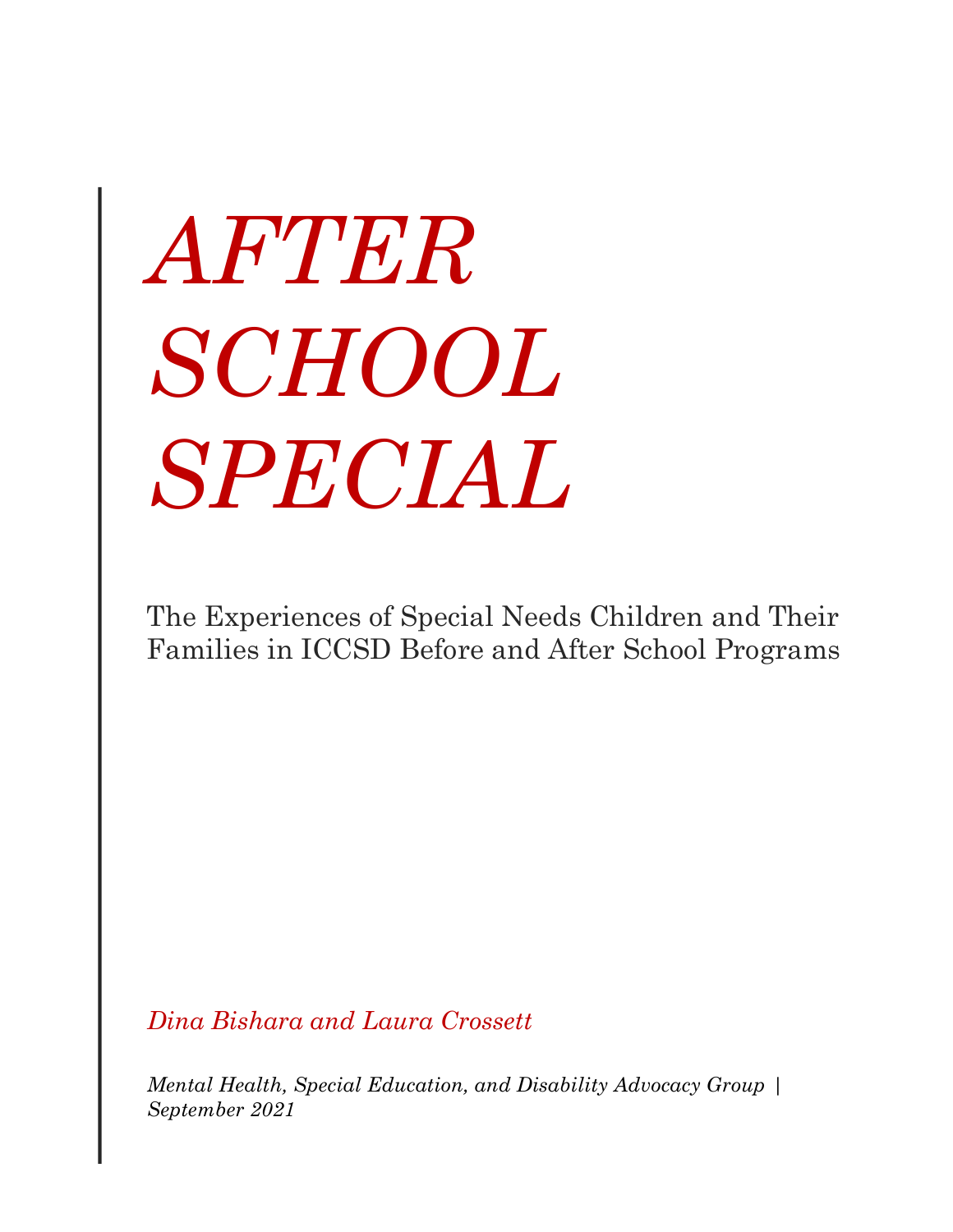## Introduction

According to the Iowa City Community School District Interagency Agreement with the many organizations that run Before and After School Programs (BASPs) in the district, the organizations providing BASP services formally agree that "All students will have access to a safe and enriching out-of-school program which will assist them to be successful in school and productive members of the community."

Under "Accessibility," the agreement further notes that

*Pursuant to the Americans with Disabilities Act (ADA), a child with disability is entitled to an equal opportunity to participate in before and after school programs. BASPs will make all reasonable accommodations in policies, practices, or procedures to accommodate children with disabilities, unless accommodations would pose an undue burden or fundamentally alter the nature of the program. If a BASP program is unable to provide accommodations for a child with a disability, a meeting must be scheduled with the building principal, or their designee, and the District's Director of Equity before a decision is made to ensure demonstration of an undue burden or a fundamental alteration to the program has been met.* [emphasis added]

An appendix to the document outlines ICCSD Standards for Out of School Time Programs, which outlines the ways in which out of school time programs (including BASPs) should model positive human relationships, for, by instance, greeting students and parents daily, responding appropriately to the needs of youth, and communicating regularly with parents.

The Interagency Agreement paints a portrait of BASPs that is truly open, inclusive, and supportive of all children. The reality for the parents of children with special needs, however, is quite different. We present below the stories of some of the many special needs children in our district with its BASPs. From children who were bullied or neglected, parents who had to take on extra jobs in order to pay for aides that a BASP required, and children who were simply kicked out of programs, leaving parents scrambling to find and pay for after school childcare, many special needs kids have a very different experience than their peers, and their families face additional and undue burdens. These are some of their stories.

Appended is an annotated bibliography of some resources on creating inclusive out of school time programs.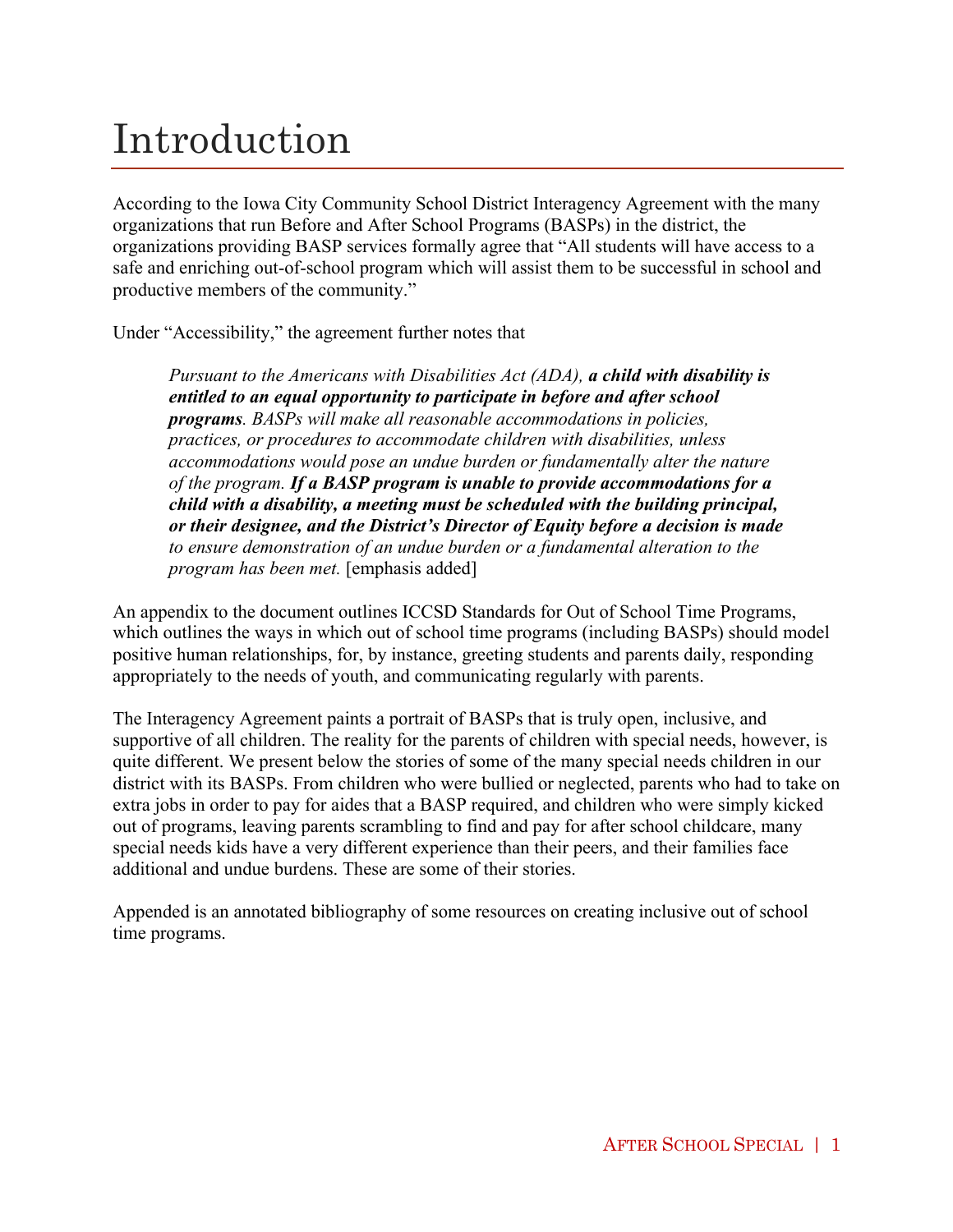## BASP Experiences from ICCSD Families with Special Needs Children

#### *"If I could go back and do it all again, I would have quit my job to avoid the whole situation."*

My son had a horrible time at every BASP school run program. Four in total. He was never included in activities. He was isolated in another room with a one-on-one para that the school provided for one school year. As soon as they realized what they agreed to, they tried backing out of it. We fought that and won, but it was removed during his next IEP meeting for budget reasons. It was never a good situation and as a working mother, very hard at the time. One program even had the audacity to call me at work and put him on the phone to tell him what to do. The most upsetting was that other kids could rough house, but as soon as Ben got involved, he was being too rough and get pulled out of the group. Why is any kid allowed to rough house? We had preparatory meetings to educate staff of potential problems and the best way to get him to cooperate. We had autism specialists involved as well. I wrote long letters with suggestions. It was all ignored, especially by the staff that was not regularly assigned to him. All in all, it was a terrible experience and very traumatic to all of us. If I could go back and do it all again, I would have quit my job to avoid the whole situation.

#### *"I talked with the principal, the Student Family Advocate, and the school district director of after school programming. No one was able to find a solution."*

My daughter was kicked out of a parent-run, non-profit BASP in another IC public elementary school when she was in kindergarten because I couldn't find a 1:1 employee to cover 2:55-5:30 PM 5 days a week. I would have had to pay that person's salary at \$10.50 per hour. This was in November. I found 3 college students who were ready and willing to work with my daughter each afternoon in the program. However, on Tuesdays and Wednesdays my daughter had no help for a 20 minute period of time, from 2:55 - 3:15. (The college student for those days couldn't get to school by 2:55 due to her college class schedule.) Because of those two twenty minute blocks, the board said no. I talked with the principal, the Student Family Advocate, and the school district director of after school programming. No one was able to find a solution. I was infuriated and stressed out, and very disappointed in our school district. I'm a single (only) parent with no extended family in town to help me out. I finally got my daughter into The Arc after school program and made arrangements for busing. That took two weeks, so I paid those college students to pick up my daughter at school and transport her to The Arc. I LOVED The Arc program and so did my daughter, but it was over \$900 per month (which was probably what I would've spent at the other BASP.). Then in January that same parent-run BASP kicked my daughter out of the before school program, too, even though there were 2 staff covering up to 9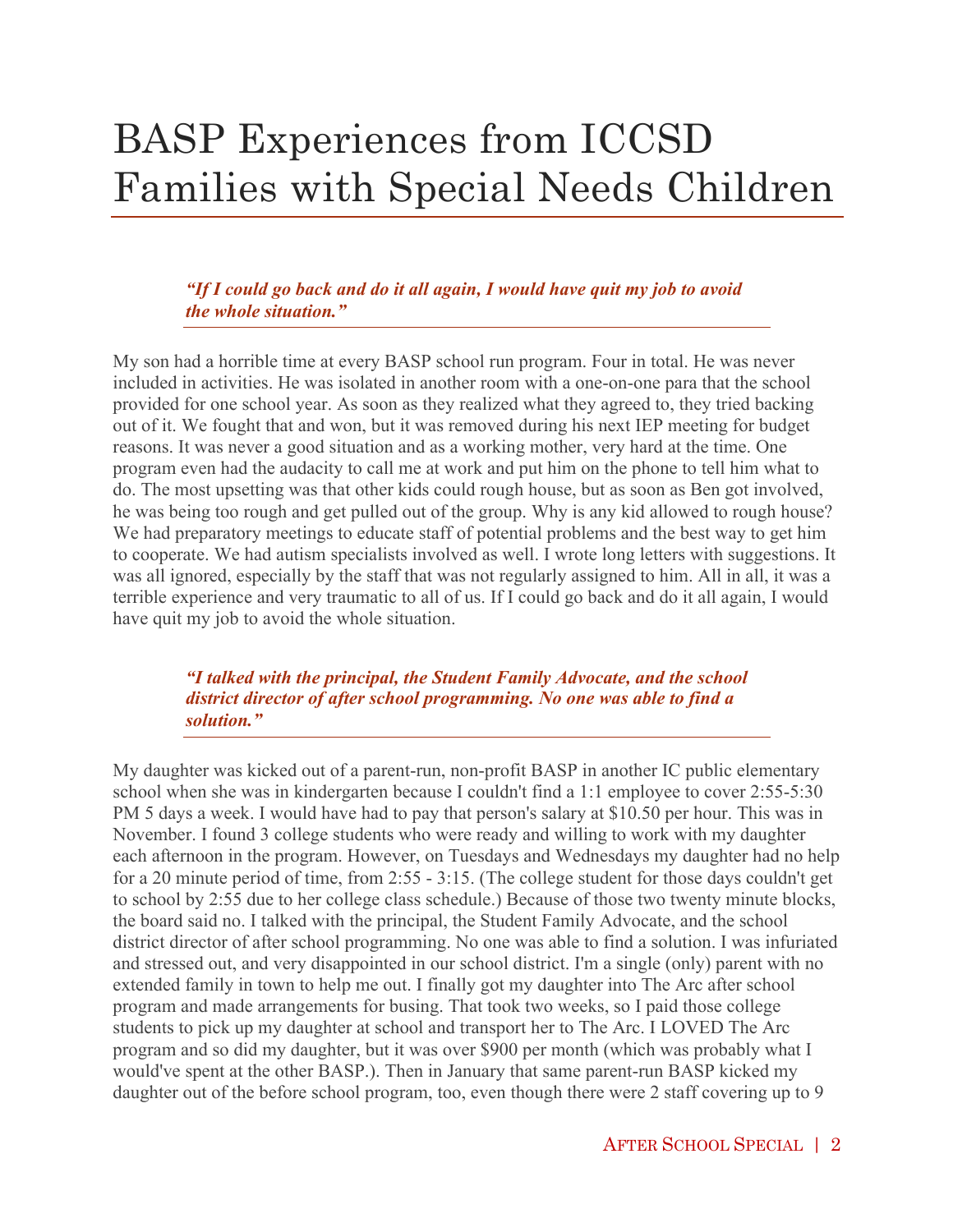children, and they were within the 1:15 ratio. I was livid. My child was not accepted by that parent board or program. They had NO empathy, they just didn't want to get sued if my daughter eloped. I had to find another college student to come to our house at 7 and drive my daughter to school at 7:40.

*"We were always told we had to hire our own para/person/respite to be with my son…"*

We were always told we had to hire our own para/person/respite to be with my son, if he wanted to attend. If I were to pay someone to attend AND pay for the BASP, that would be ridiculous! Not very accessible. My son is 15 now, so this would have been a fews years back. Not sure if anything has changed?

#### **From another family:**

We were told the same thing. My son is going into 6th grade.

*"BASP through the school system has not been an available resource."*

BASP through the school system has not been an available resource. We go through quite a lot to ensure we have private care for our son before and after school while we work. It would be immensely helpful if the school system had a program that was available to special needs kiddos. Would be happy to pay for care (just not double!).

*"…kicked out."*

Due to behaviors when my son was in elementary school he was kicked out.

*"…[An inclusive program] should be a given for all students, not a thing we have to fight for."*

On or about October 24, 2018 I was informed, via phone call, that my son would no longer be able attend the BASP at Twain until some unspecified future date when "something was figured out." While I was told verbally that he had been involved in "incidents" and was often asked to pick him up early or told he needed to "take a break" for a few days, I was never informed in writing about what these incidents were or what measures were taken to address them. The one "incident" I witnessed was my son dumping a container of Legos on the floor--not, to be sure, ideal behavior, but which hardly seemed to me grounds for kicking a kid out of a program.

By December, I still had received no word on whether and when my son would be allowed back, and so by that time I had hired a private babysitter at \$15/hour (who stayed through the summer, as there were also no summer programs that would provide accommodations unless I paid for a 1:1 para on top of tuition), and so I wrote again to the BASP director, our principal, and Matt Degner, who was then interim equity director.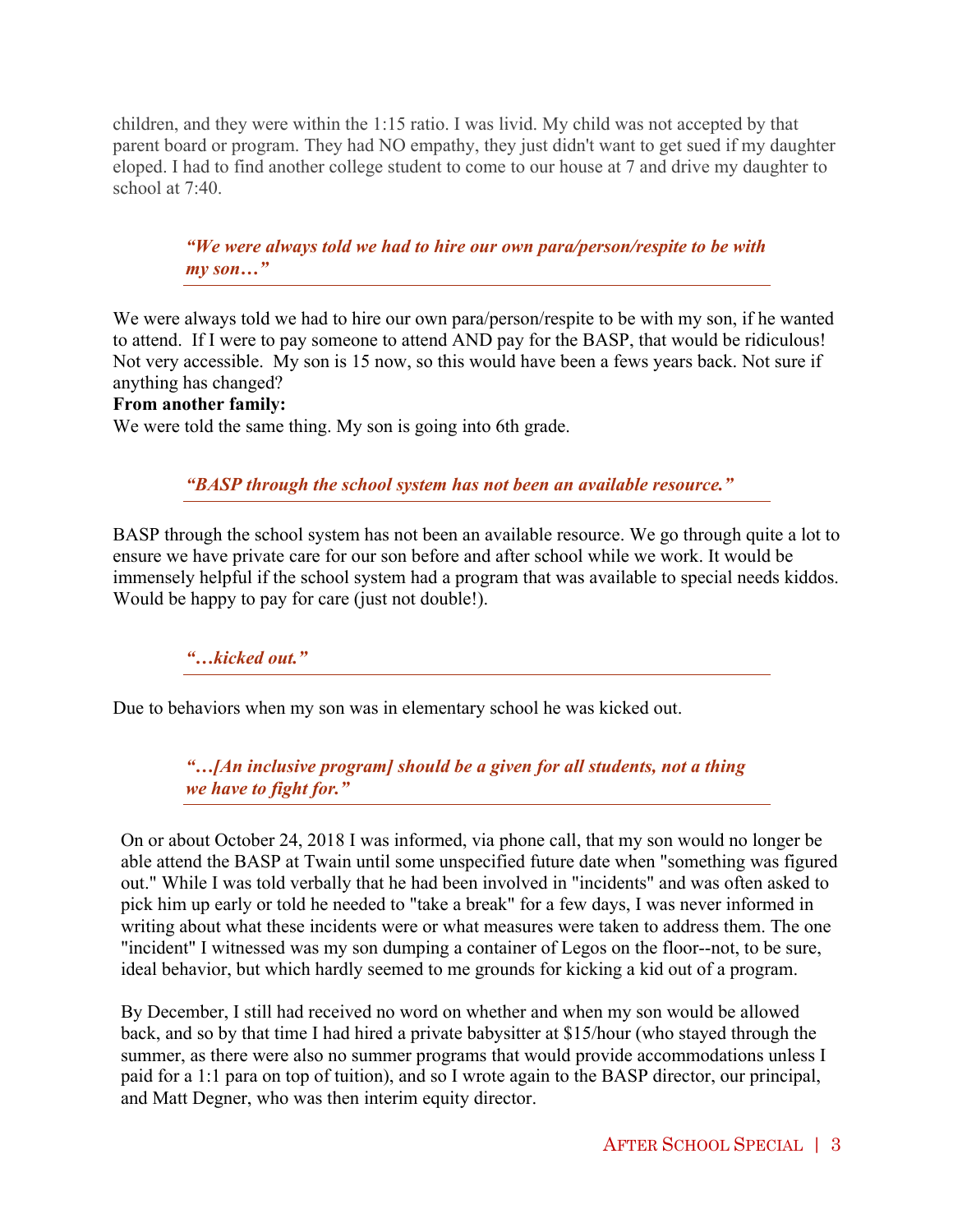I am happy to say that by the next year, due primarily to the hard work of Principal Jason McGinnis, we had an inclusion program for special ed students at Twain that allowed them to attend the BASP. But that should be a given for all students, not a thing we have to fight for.

*"He wants to see the day when they tear down his old school because that would put a final end to that chapter of his life."*

It has been hard to come to let go of some of the guilt I feel about putting my now 12-year-old special needs son in a BASP program at ICCSD and leaving him in it when I could find no other options. I have had to try to navigate this world on my own and didn't realize how difficult it would be. I worked two jobs in order to cover the costs of before and after school care when I had to.

When we went to kindergarten roundup, we were told that the BASP was full and that there were no private afterschool programs that would pick up children. I then made the horrible decision to open enroll to a different elementary school. I struggled and struggled to get him a 504 and I could never get him qualified for an IEP. He cried every day of elementary school. The stories that the parents who volunteered in the classroom told me broke my heart.

I felt the BASP program at the school was pretty much my only option. Worst decision I have ever made. One time when he was in kindergarten, I came to pick him up and they had no idea where he was. He was not with the other kids. I was terrified. I found him alone on the playground. He was in the bathroom when all of the other kids were told to go inside so he didn't get the message and just waited outside until he was instructed to go in. One day I went to pick him up at the BASP program one day and he was in the middle of the worst meltdown I have ever seen. No one called. They just left him crying and shaking for hours. No one called me.

He was constantly bullied by another student at the program. When I complained I was repeatedly told that my child was difficult and too sensitive, and nothing was accomplished. I even witnessed the bullying when I picked him up. Every year I tried to explore other options but for single parents who work 8-5, there were no other solutions that I could find.

The worst came when I enrolled him in the summer program with the same BASP program. The kids were often left unsupervised. One time they took a field trip to the city pool. He was changing into his swimsuit in the boys room in a stall because he wasn't comfortable changing in front of the other boys. His bully kept trying to grab his ankles and pulled him out from underneath the bathroom stall. That day when I picked him up at the pool, he didn't even have his other clothes to change into. I tried to find out where they might be in case they were in the locker room but none of the staff could answer any questions. I took

him home in his wet swimsuit. I would have ended it then and there but at the end of the week they had a planned trip to Adventureland that he was so excited about. All the kids were divided up into separate groups and he was assigned a group with this same bully. I asked the director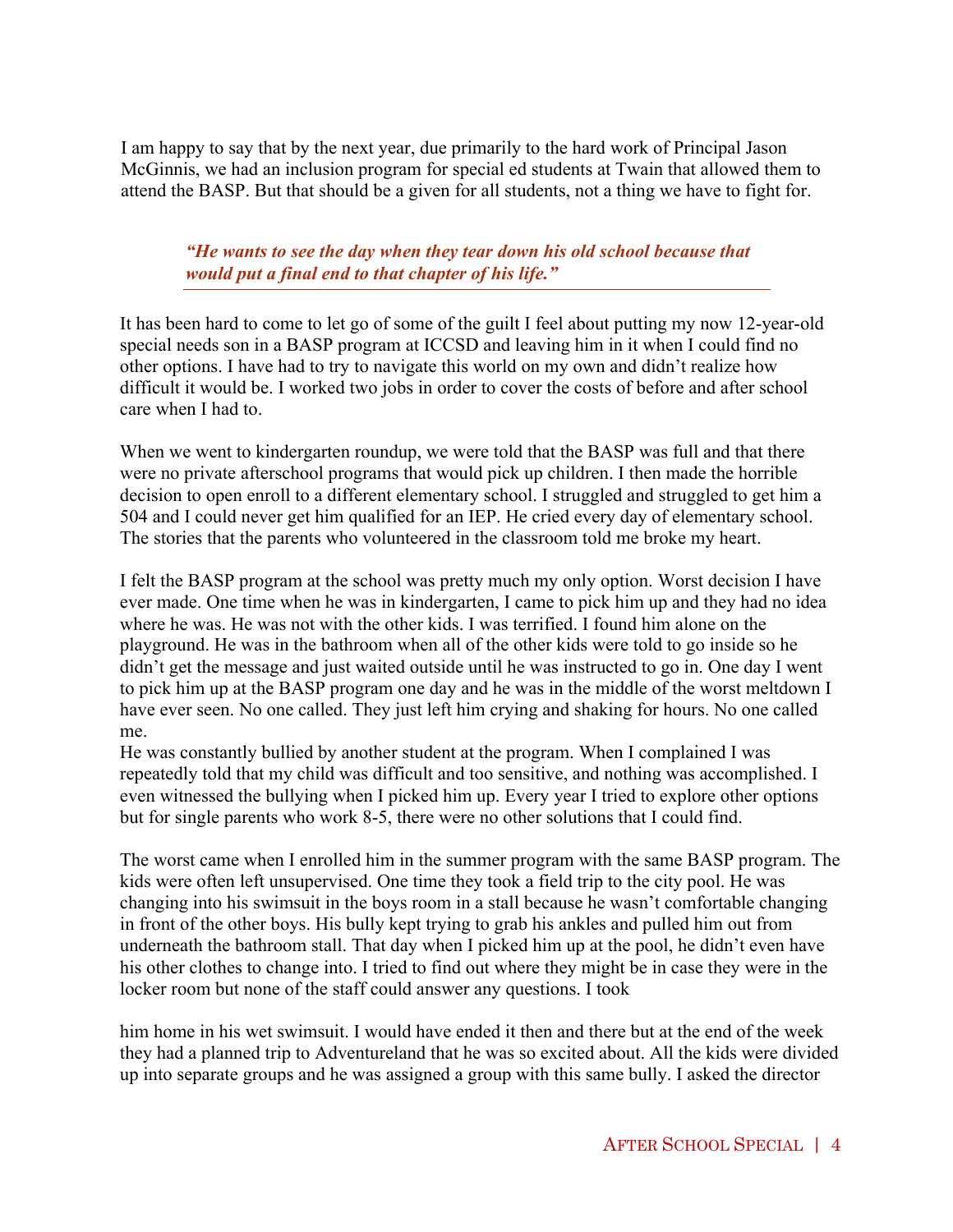that they be separated and even though she agreed, he remained in the same group as my son only to continue to tease and bully him the whole day.

I finally could not take it anymore. I was told that there was no way that they could protect my son. Nothing ever happened to his bully. I kept being told that he was just too sensitive.

I made the decision that he would be better off at home alone than at the BASP program. That is how I almost lost my job. I would use my 30-minute lunch break to run to my car, drive to the school, navigate the school pick up line, drop him off at home and return to work. No matter how fast I ran I could not get it done in less than 35 minutes. Heaven forbid we had bad weather that day.

As much as it scared him to be left alone it was preferable to being bullied. I have many times looked into moving out of Iowa City because of my struggles with the ICCSD but I would need to not only move but find a new job because I worry about being too far away from him if he has problems at school. I always thought that Iowa City would have a great school system, but it has done so much damage to my son that I feel guilty every day. He wants to see the day when they tear down his old school because that would put a final end to that chapter of his life.

*"[I]t felt oddly discriminatory that they would make me pay so much extra money to compensate a para because my son happened to be on the spectrum."*

When my son was initially diagnosed, the director of our school's BASP program, which is contracted out to [a local nonprofit], contacted me and indicated that we would have to pay for a para in order to keep him in the program. That felt off to me—he doesn't have a para in the classroom, and it felt oddly discriminatory that they would make me pay so much extra money to compensate a para because my son happened to be on the spectrum.

I inquired about my experience on the Iowa City Autism Community Facebook page and [a school staff member] intervened on my post and asked me to call her. When I did, she explained that [the principal] had worked out a grant-funded sub-program within the BASP that was appropriately staffed to meet the special / behavioral needs of students. She indicated that there was a spot available for my son and that he could continue to attend within that sub-program.

I had several questions as to why the initial conversation regarding [paying privately for] a para even took place, but I put them aside because I was so grateful that he could stay. My son has had an excellent experience at this BASP, and last year [the principal] encouraged my son's IEP team to document attendance in the program in his IEP paperwork. My son is happy and cared for and is given the support that he needs.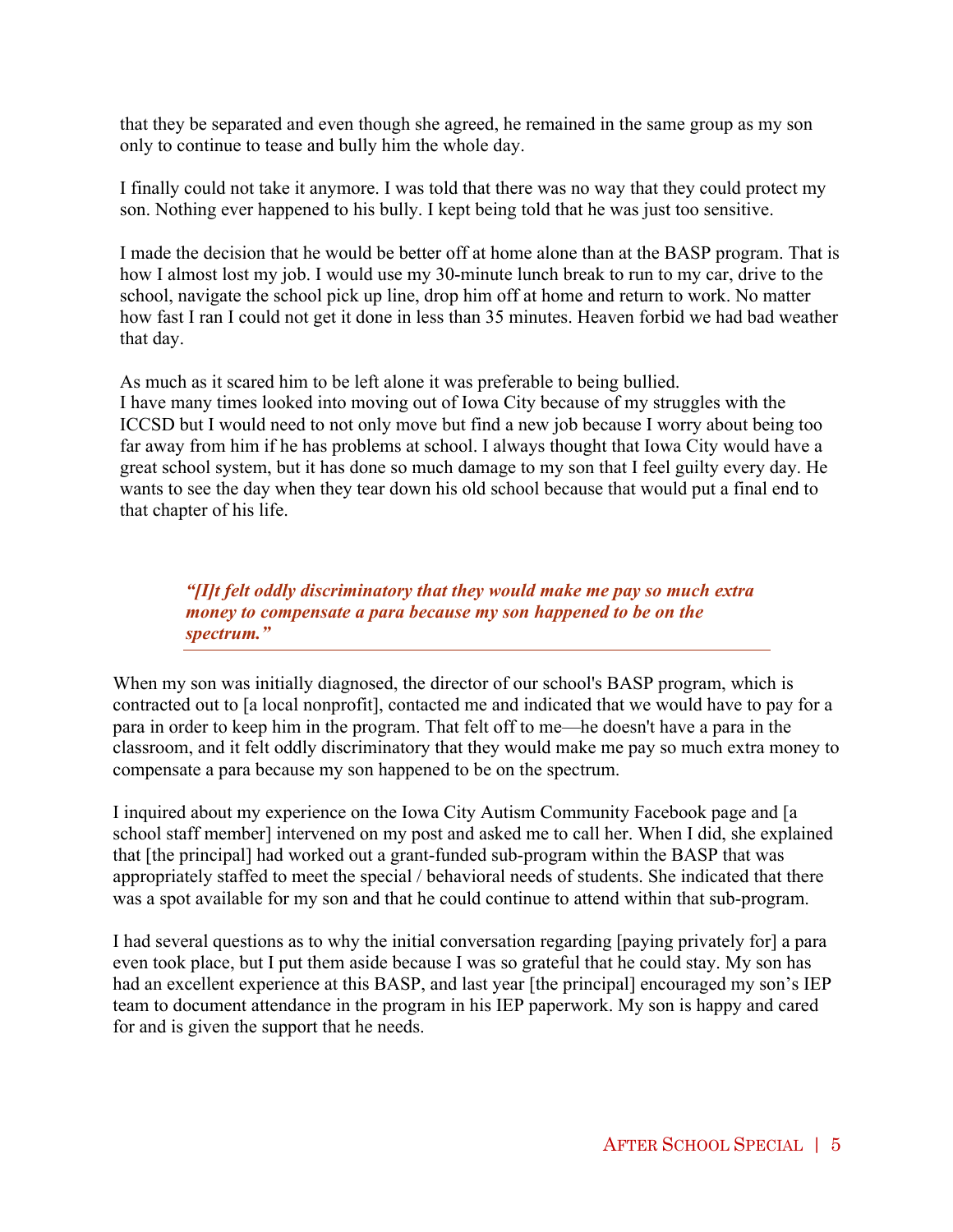*"Although we were confident that all the adults involved had his best interest in mind, there was just no feasible way to continue with the program."*

We were so very excited for our kindergartener to be able to attend our neighborhood elementary school where our two older children had attended and built their incredible love for learning! But as with all siblings, this one was exceptionally different than the other two: extrovert was an understatement!

Although I only work three days per week, we thought BASP would be an extra special time for him, especially since we knew from early on that academics were going to be a significant challenge. Unfortunately, he is also the ultimate imitator, and it didn't take long before we were getting reports from school that he was verbally threatening teachers using words and phrases we knew he hadn't heard before in any of the very controlled, supervised settings he was coming from, let alone that he had any idea what it was that he was saying. He just knew that it got a strong reaction! We honestly had never seen hardly any of the behaviors he was displaying prior to kindergarten. His paraeducator was completely baffled by the changes that occurred over those first three to four months of school.

It also wasn't long before the requests for meetings started coming from the BASP director. Although we were confident that all the adults involved had his best interest in mind, there was just no feasible way to continue with the program. After at least three meetings, both BASP and my husband and I determined it was in everyone's best interest to pull him from the program. Work schedules were rearranged and we were very relieved that within just a few weeks of coming home after school allowed many of the severe verbal behaviors to decrease significantly.

### *"BASP has simply never been offered as an option for my son."*

BASP has simply never been offered as an option for my son. He is cognitively 18-24 months old and requires the same level of care of a toddler (including not being fully toilet trained). While I recognize that he would require extra care and extra staff, as a dual working household, we have been responsible for finding our own supplemental care for the whole time we have lived in Iowa.

Once he started junior high, BASP was not even on anyone's radar because typical children can look after themselves before and after school; and it certainly isn't part of the high school process. Unfortunately, not all of our children fit the mold of being able to take care of themselves. It is a huge source of stress to post before and after school jobs on sites like care.com and sittercity.com and hope that we can cobble together enough hours and availability of college students for both of us to continue working. It would be enormously helpful to have a BASP for special needs kiddos—especially if it was a reliable and stable source of care for our son during working hours.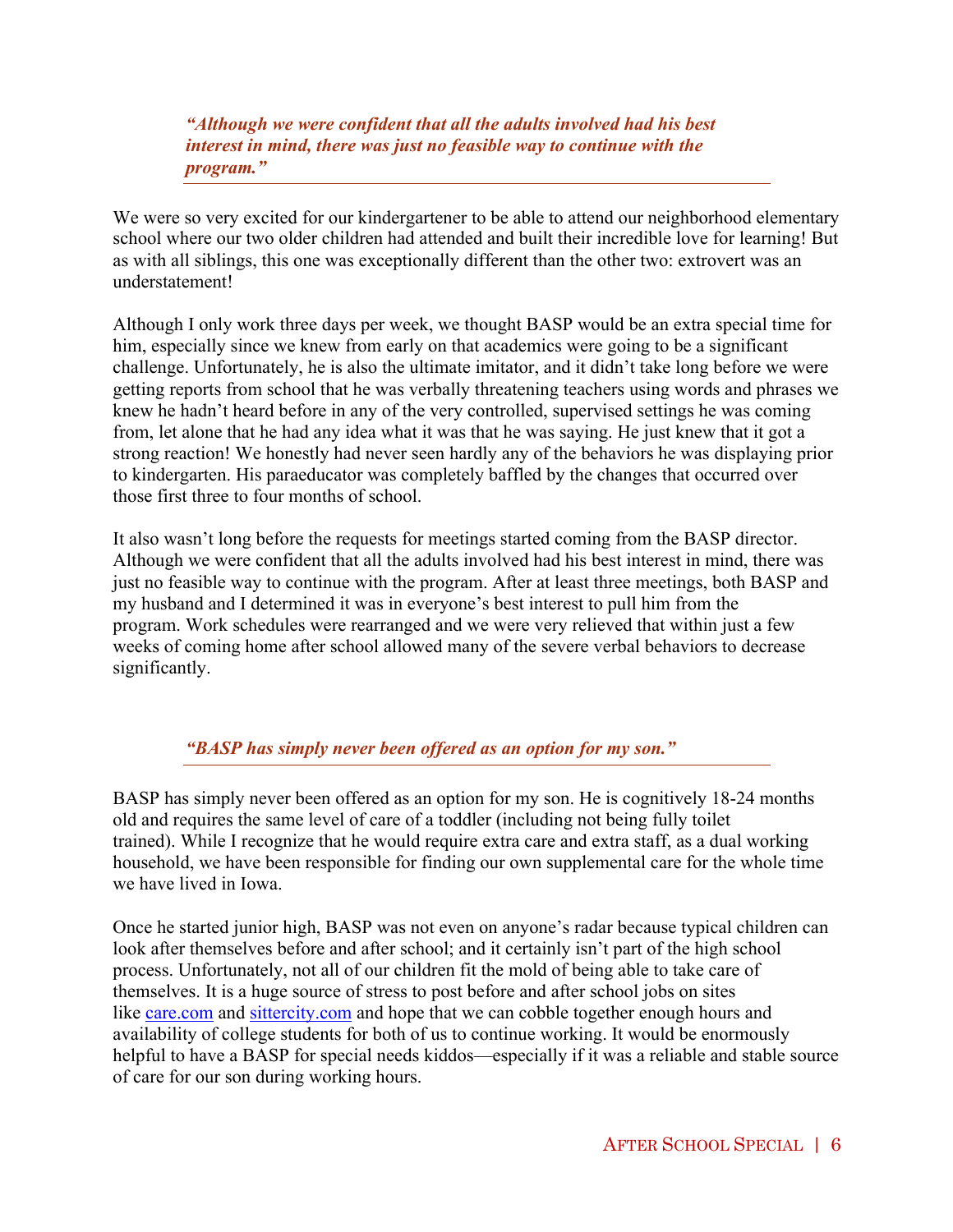*"I never trusted those leaders with disabled students after that."*

Twelve years ago I was told the after-school program could not provide the staff that my autistic son needed [and] therefore he could not participate unless I paid for staff. However, that Board member told me his brother could participate. Since I thought that was unfair and would make my disabled son feel left out, neither participated. This limited my ability to join the workforce as well. I never trusted those leaders with disabled students after that.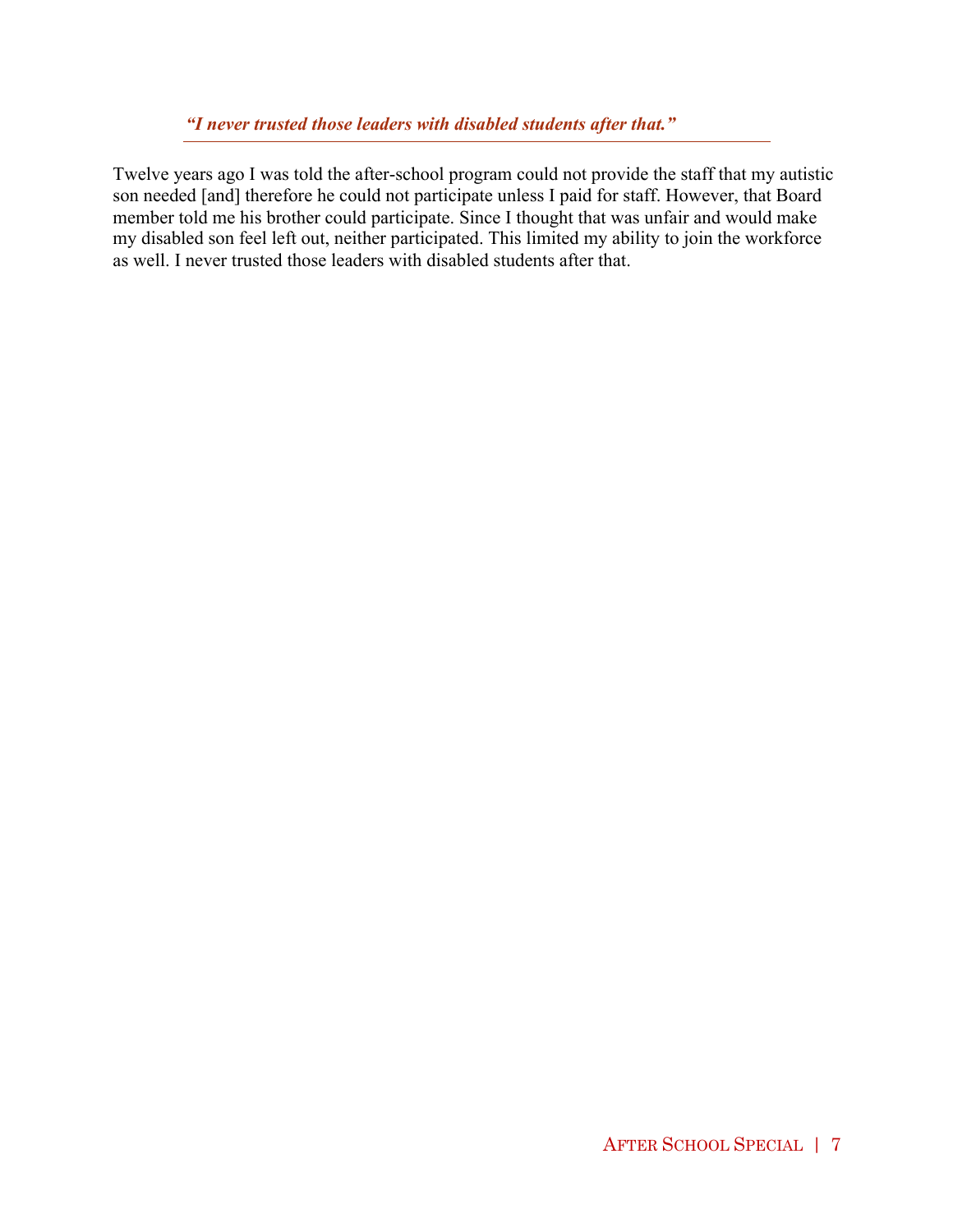## After School Programs for Special Needs Populations

Afterschool Alliance. "America after 3PM: Special Report: Afterschool in Communities of Concentrated Poverty. Washington, D.C.: Afterschool Alliance, 2016. https://eric.ed.gov/?q=after+school+programs+AND+special+education&id=ED582319.

While this report primarily addresses other barriers to after-school care, specifically in high poverty areas, it also addresses the barriers faced by parents of students with special needs in finding quality, affordable after school care.

Fetter-Harrott, Allison, Amy M. Steketee, and Mary Dare. "Boosting Inclusion for Students with Disabilities." *District Administration* 44, no. 10 (September 2008): 63–65.

An overview for school administrators of the legal obligations to make after school activities including extracurricular activities and after school programs available and accessible to students with disabilities.

Haney, Michelle R. "After School Care for Children on the Autism Spectrum." *Journal of Child and Family Studies* 21, no. 3 (June 2012): 466–73.

http://dx.doi.org.resources.kirkwood.edu/10.1007/s10826-011-9500-1.

An overview of the lack of after school programs that provide quality care for autistic students and of the hardships faced by parents of autistic students seeking after school care for their children. The article concludes with some practical suggestions for creating high quality, workable, affordable after school programs with accommodations for autistic students.

Hayden, Deidre. "Inclusion Tool Kit." San Francisco: Special Needs Inclusion Project, 2010. http://www.snipsf.org/wp-content/uploads/2011/08/v2010Inclusion-Tool-Kit-Sept-update1.pdf. An extensive guide to creating inclusive programming in before and after school settings, summer camps, and more, including not only applicable laws but also standards and benchmarks for inclusive programs, sample policies, plans, interview questions, and an extensive list of resources, both national and California-specific.